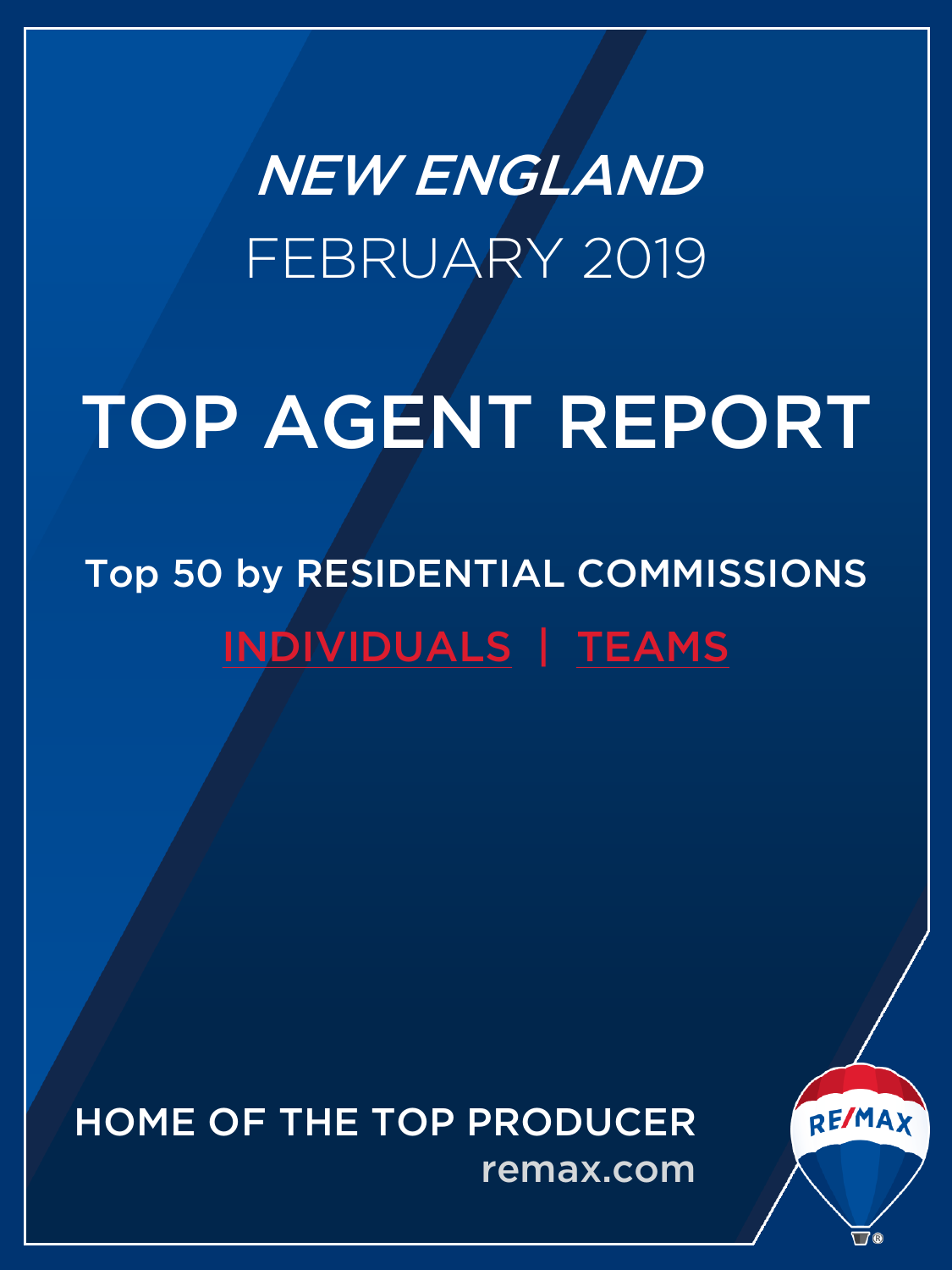## <span id="page-1-0"></span>TOP INDIVIDUAL AGENTS

#### FEBRUARY 2019 | NEW ENGLAND | BASED ON RESIDENTIAL COMMISSIONS

|                | <b>Name</b>               | Company                                      | <b>Office</b>        |
|----------------|---------------------------|----------------------------------------------|----------------------|
| 1              | <b>John Veneziano</b>     | RE/MAX ANDREW REALTY SERVICES                | Medford, MA          |
| $\overline{2}$ | <b>Jodie Neville</b>      | <b>RE/MAX FLAGSHIP</b>                       | Narragansett, RI     |
| 3              | <b>Mark Dickinson</b>     | <b>RE/MAX ON THE RIVER</b>                   | Newburyport, MA      |
| 4              | <b>David Lilley</b>       | <b>RE/MAX DESTINY</b>                        | Cambridge, MA        |
| 5              | <b>David Stead</b>        | RE/MAX ADVANTAGE I                           | Worcester, MA        |
| 6              | <b>James Gibbons</b>      | <b>RE/MAX REAL ESTATE CENTER</b>             | Walpole, MA          |
| 7              | <b>Kenneth Farrow</b>     | <b>RE/MAX REAL ESTATE CENTER</b>             | North Attleboro, MA  |
| 8              | <b>Elias Papadopoulos</b> | <b>RE/MAX UNLIMITED</b>                      | <b>Brookline, MA</b> |
| 9              | <b>Rick Baribeau</b>      | <b>RE/MAX RIVERSIDE</b>                      | Topsham, ME          |
| 10             | <b>David Newbould</b>     | <b>RE/MAX RESULTS</b>                        | Hudson, MA           |
| 11             | <b>Joe Kapell</b>         | RE/MAX RIGHT CHOICE REAL ESTATE Trumbull, CT |                      |
| 12             | Karina Demurchyan         | <b>RE/MAX UNLIMITED</b>                      | <b>Brookline, MA</b> |
| 13             | Eleni Brookshire          | <b>RE/MAX SPECTRUM</b>                       | Plymouth, MA         |
| 14             | John Atchue               | <b>RE/MAX EXECUTIVE REALTY</b>               | North Grafton, MA    |
| 15             | <b>Jared Freni</b>        | <b>RE/MAX ANDREW REALTY SERVICES</b>         | Medford, MA          |
| 16             | <b>Joan Denaro</b>        | <b>RE/MAX PARTNERS</b>                       | Groton, MA           |
| 17             | <b>Mark Consolmagno</b>   | RE/MAX ADVANTAGE I                           | Worcester, MA        |
| 18             | <b>Gary Piccirillo</b>    | RE/MAX RIGHT CHOICE REAL ESTATE Trumbull, CT |                      |
| 19             | <b>Robin Pasay-Smith</b>  | RE/MAX BELL PARK REALTY                      | Killingly, CT        |
| 20             | <b>James Rezendes</b>     | <b>RE/MAX 1ST CHOICE</b>                     | Cranston, RI         |
| 21             | <b>Alfred Rotondi</b>     | RE/MAX INNOVATIVE PROPERTIES                 | Londonderry, NH      |
| 22             | <b>Sharon Simmons</b>     | <b>RE/MAX VANTAGE</b>                        | Fairhaven, MA        |
| 23             | <b>Marilyn Lusher</b>     | <b>RE/MAX HOME TEAM</b>                      | Waterford, CT        |
| 24             | <b>Timothy Desmarais</b>  | <b>RE/MAX INSIGHT</b>                        | Dracut, MA           |
| 25             | <b>Paul Annaloro</b>      | <b>RE/MAX PARTNERS</b>                       | Andover, MA          |

### HOME OF THE TOP PRODUCER remax.com

•Individual Agents, all areas of specialization, residential commissions only •Based on commissions reported to the region on closed transactions from 2.1.2019 – 2.28.2019

•If you have questions regarding your ranking, contact your Office Administrator or Broker/Owner

•New England agent count as of 2.28.2019 = 2,764



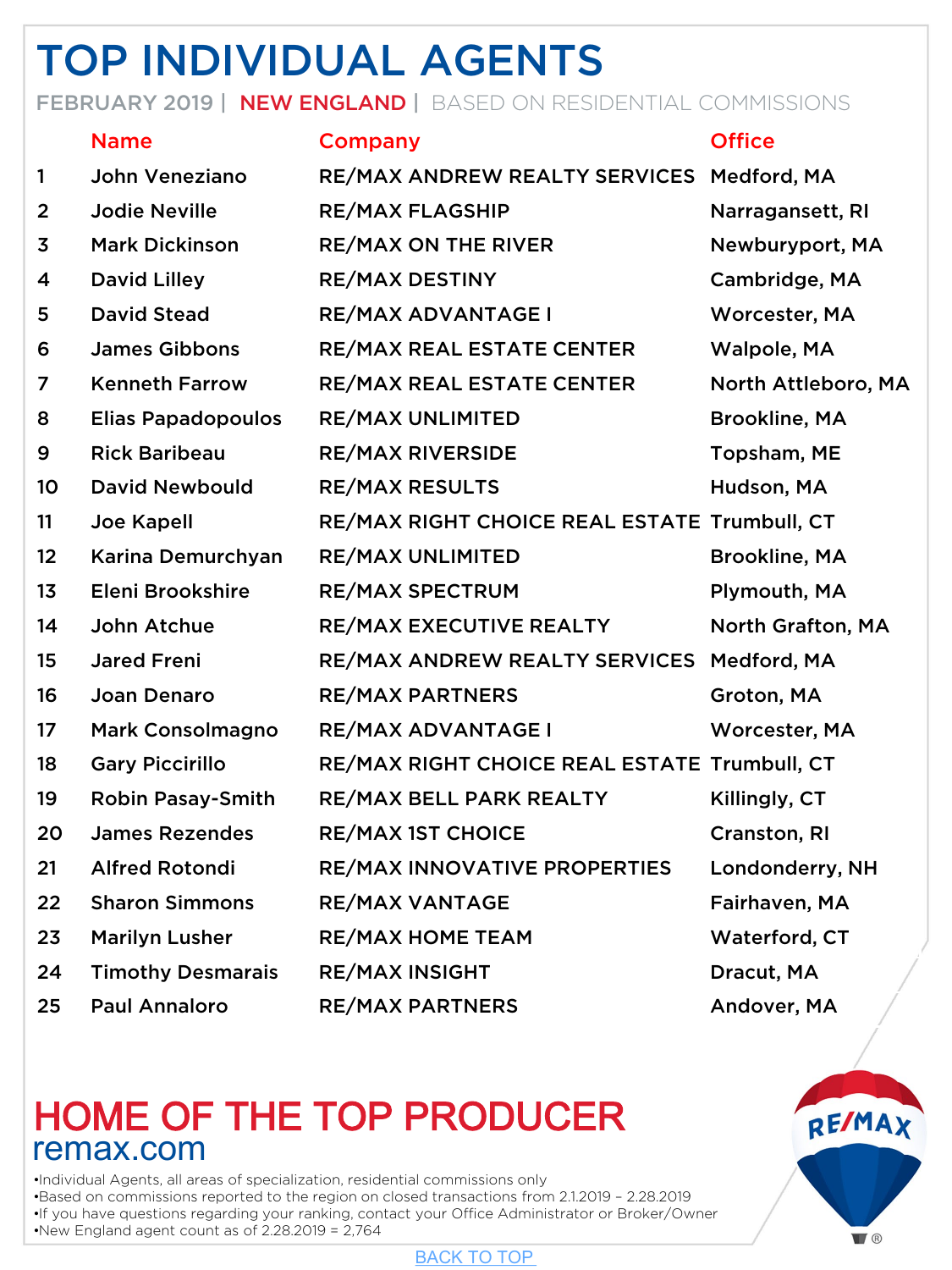## TOP INDIVIDUAL AGENTS

#### FEBRUARY 2019 | NEW ENGLAND | BASED ON RESIDENTIAL COMMISSIONS

|    | <b>Name</b>               | Company                                      | <b>Office</b>             |
|----|---------------------------|----------------------------------------------|---------------------------|
| 26 | <b>Gary Rogers</b>        | <b>RE/MAX ON THE CHARLES</b>                 | Waltham, MA               |
| 27 | <b>Bill Freeman</b>       | <b>RE/MAX FLAGSHIP</b>                       | Narragansett, RI          |
| 28 | <b>Kevin Shultz</b>       | <b>RE/MAX SHORELINE</b>                      | Portsmouth, NH            |
| 29 | <b>Ray Boutin</b>         | <b>RE/MAX PARTNERS</b>                       | Lowell, MA                |
| 30 | John Bourque              | <b>RE/MAX MAIN STREET ASSOCIATES</b>         | Plaistow, NH              |
| 31 | Kathryn Harrison          | <b>RE/MAX REALTY ONE</b>                     | York, ME                  |
| 32 | <b>Lisa Walker</b>        | <b>RE/MAX REAL ESTATE CENTER</b>             | North Attleboro, MA       |
| 33 | <b>Deborah Thomas</b>     | RE/MAX EXECUTIVE REALTY                      | Hopkinton, MA             |
| 34 | <b>Robert Inman</b>       | <b>RE/MAX TOWN &amp; COUNTRY</b>             | Keene, NH                 |
| 35 | <b>Marcel Bartley</b>     | <b>RE/MAX SHORELINE</b>                      | Portsmouth, NH            |
| 36 | <b>Scott Wright</b>       | RE/MAX RIGHT CHOICE REAL ESTATE Trumbull, CT |                           |
| 37 | <b>Lorraine Kuney</b>     | RE/MAX EXECUTIVE REALTY                      | Franklin, MA              |
| 38 | Marirose Lynch            | <b>RE/MAX LONG POINT</b>                     | Provincetown, MA          |
| 39 | Chuck Joseph              | RE/MAX EXECUTIVE REALTY                      | Hopkinton, MA             |
| 40 | Sophia Weeks              | <b>RE/MAX SYNERGY</b>                        | Bedford, NH               |
| 41 | Michaela Hellman          | <b>RE/MAX DESTINY</b>                        | Jamaica Plain, MA         |
| 42 | <b>David Ladner</b>       | <b>RE/MAX ANDREW REALTY SERVICES</b>         | Medford, MA               |
| 43 | <b>Jared Meehan</b>       | <b>RE/MAX BELL PARK REALTY</b>               | Killingly, CT             |
| 44 | <b>Michael Hill</b>       | <b>RE/MAX ON THE MOVE</b>                    | Dover, NH                 |
| 45 | <b>Deborah Houghton</b>   | <b>RE/MAX PREFERRED</b>                      | North Providence, RI      |
| 46 | <b>Donald Schiarizzi</b>  | <b>RE/MAX WAY</b>                            | Dedham, MA                |
| 47 | <b>Melissa Uhlman</b>     | <b>RE/MAX SPECTRUM</b>                       | <b>Marstons Mills, MA</b> |
| 48 | <b>Maribeth Marzeotti</b> | RE/MAX ADVANTAGE I                           | Worcester, MA             |
| 49 | <b>Lisa Barall-Matt</b>   | <b>RE/MAX PREMIER, REALTORS</b>              | <b>West Hartford, CT</b>  |
| 50 | <b>Sherry Bourque</b>     | RE/MAX MAIN STREET ASSOCIATES                | Plaistow, NH              |

### HOME OF THE TOP PRODUCER remax.com

•Individual Agents, all areas of specialization, residential commissions only •Based on commissions reported to the region on closed transactions from 2.1.2019 – 2.28.2019

•If you have questions regarding your ranking, contact your Office Administrator or Broker/Owner

•New England agent count as of 2.28.2019 = 2,764



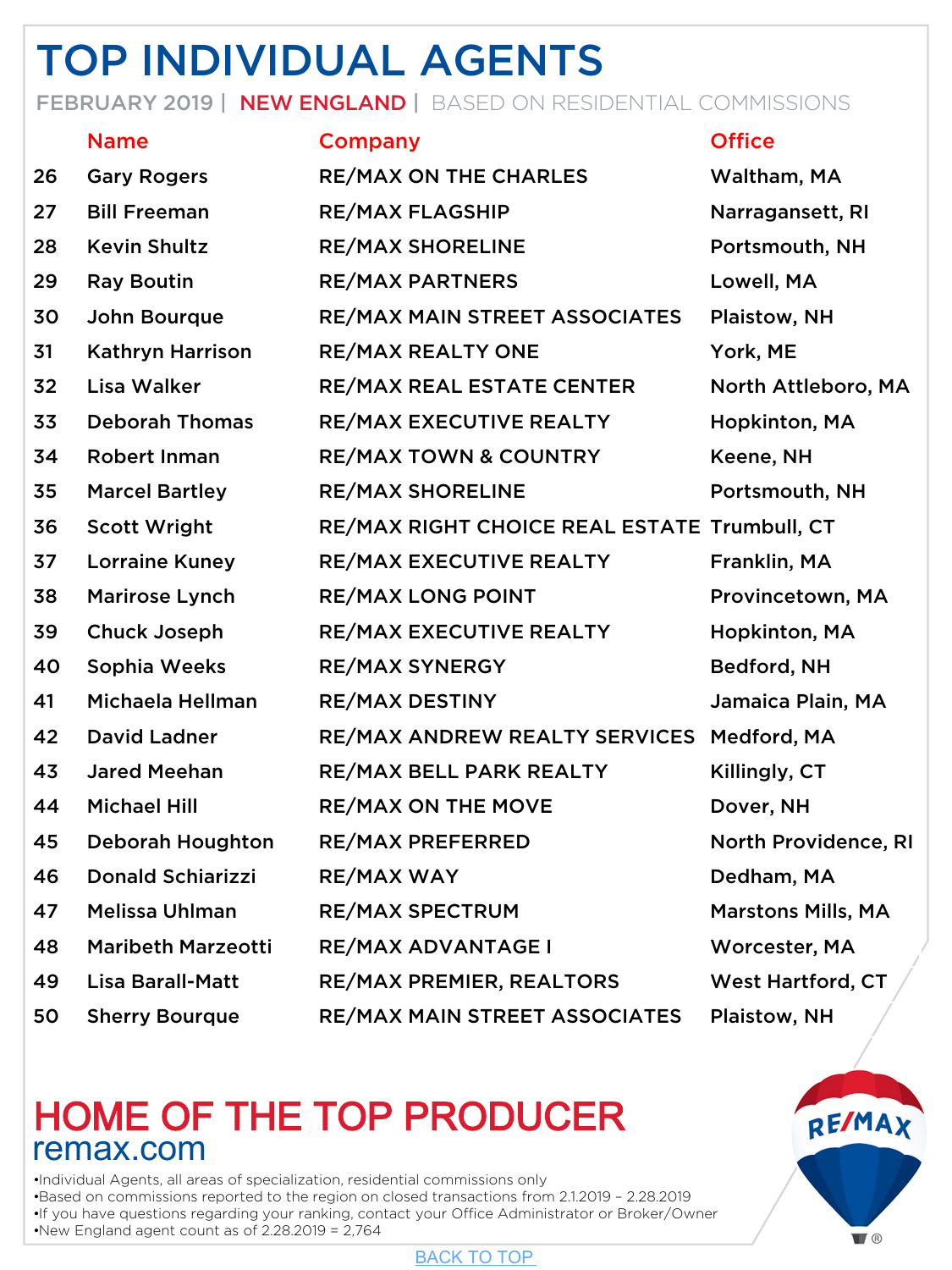## <span id="page-3-0"></span>TOP TEAMS

#### FEBRUARY 2019 | NEW ENGLAND | BASED ON RESIDENTIAL COMMISSIONS

|    | <b>Name</b>                | <b>Team Name</b>                     | <b>Company Name</b>                           | <b>Office</b>      |
|----|----------------------------|--------------------------------------|-----------------------------------------------|--------------------|
| 1  | <b>David Banks</b>         | The David Banks Team                 | RE/MAX BY THE BAY                             | Portland, ME       |
| 2  | <b>Scott McGee</b>         | <b>Stearns/McGee Team</b>            | <b>RE/MAX PROPERTIES</b>                      | Smithfield, RI     |
| 3  | <b>Gilbert Campos</b>      | <b>Campos Homes Team</b>             | RE/MAX REAL ESTATE CENTER                     | Foxboro, MA        |
| 4  | <b>Brandon Tabassi</b>     | Mehr & Brandon Tabassi Team          | <b>RE/MAX PARTNERS</b>                        | Andover, MA        |
| 5  | Sandra Bliven              | The Sandy Bliven Team                | <b>RE/MAX SOUTH COUNTY</b>                    | Westerly, RI       |
| 6  | Don Wunder                 | <b>Team Wunder</b>                   | RE/MAX REALTY ONE                             | York, ME           |
| 7  | <b>Karl Martone</b>        | The Martone Group                    | <b>RE/MAX PROPERTIES</b>                      | Smithfield, RI     |
| 8  | <b>Anthony Revoir</b>      | The Revoir Team                      | RE/MAX HOME TEAM                              | Waterford, CT      |
| 9  | <b>Leonard lannuccilli</b> | <b>RI Real Estate Advisors</b>       | <b>RE/MAX PROFESSIONALS</b>                   | East Greenwich, RI |
| 10 | Josh Muncey                | The Muncey Group                     | <b>RE/MAX DESTINY</b>                         | Jamaica Plain, MA  |
| 11 | <b>Vincent Forzese</b>     | The Forzese Group                    | <b>RE/MAX ON THE RIVER</b>                    | Newburyport, MA    |
| 12 | <b>Suzanne Damon</b>       | The Damon Home Team                  | <b>RE/MAX INSIGHT</b>                         | Manchester, NH     |
| 13 | <b>Stephanie Ellison</b>   | <b>Stephanie Ellison Team</b>        | RE/MAX RIGHT CHOICE REAL ESTATE Milford, CT   |                    |
| 14 | Kathy Bain Farrell         | The Kathy Bain Farrell Team          | <b>RE/MAX TOWN &amp; COUNTRY</b>              | Cumberland, RI     |
| 15 | <b>Ben Esposito</b>        | <b>Ben Esposito</b>                  | RE/MAX REAL ESTATE CENTER                     | Foxboro, MA        |
| 16 | Al Sciola                  | <b>Vision Realty Group</b>           | <b>RE/MAX RENAISSANCE</b>                     | North Reading, MA  |
| 17 | Katie DiVirgilio           | <b>DiVirgilio Homes</b>              | RE/MAX 360                                    | Lynn, MA           |
| 18 | Sue Spann                  | Sue Spann and Lula Hansen            | <b>RE/MAX RIVERSIDE</b>                       | Topsham, ME        |
| 19 | <b>Luis Martins</b>        | <b>Luis Martins Real Estate Team</b> | RE/MAX SYNERGY                                | Brockton, MA       |
| 20 | <b>Daniel DiRoberto</b>    | The DiRoberto Team                   | RE/MAX ADVANTAGE I                            | Worcester, MA      |
| 21 | <b>Greg Maiser</b>         | Sold Squad                           | RE/MAX PROFESSIONAL ASSOCIATES Shrewsbury, MA |                    |
| 22 | <b>Thomas Beauchemin</b>   | <b>Thomas Beauchemin</b>             | <b>RE/MAX SYNERGY</b>                         | Bedford, NH        |
| 23 | John Krekorian             | The Krekorian Team                   | <b>RE/MAX FLAGSHIP</b>                        | Narragansett, RI   |
| 24 | Patty Knaggs               | Nice To Be Home Group                | RE/MAX ADVANTAGE REAL ESTATE                  | Gloucester, MA     |
| 25 | <b>Nelson Matos</b>        | <b>Matos Home Team</b>               | <b>RE/MAX WELCOME HOME</b>                    | Taunton, MA        |

### HOME OF THE TOP PRODUCER remax.com

•Team Leaders, ranked by team total, all areas of specialization, residential commissions only. •Based on commissions reported to the region on closed transactions from 2.1.2019 – 2.28.2019 •If you have questions regarding your ranking, contact your Office Administrator or Broker/Owner •New England agent count as of 2.28.2019 = 2,764



[BACK TO TOP](#page-0-0)